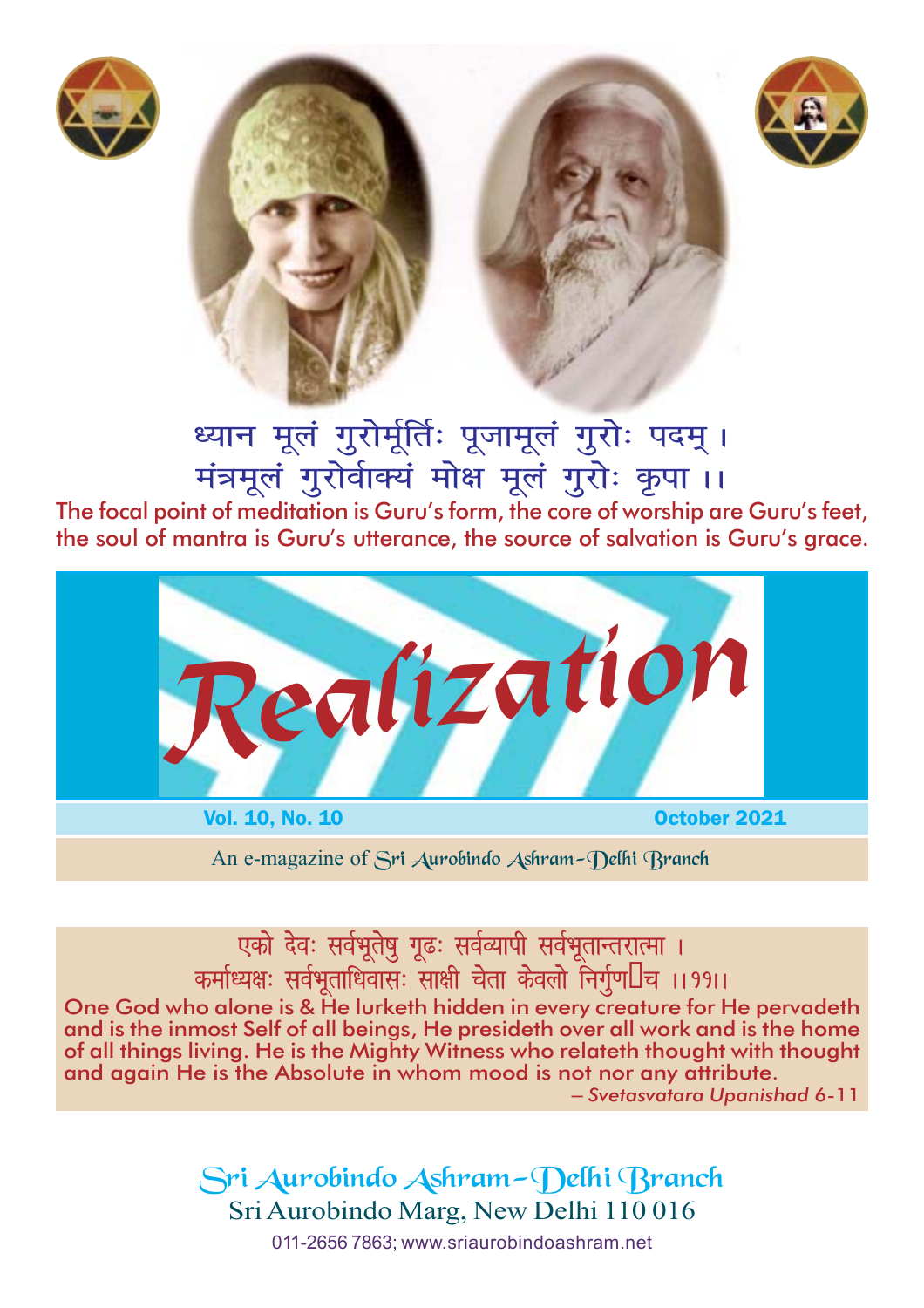#### Ongoing & Forthcoming Events October 2021 **Meditation & Satsang venue : Meditation Hall** Monday – Saturday 7 –7:30 pm Collective Meditation ONLINE Sunday Meditation & Discourses 10 am Oct 3 The Two Negations **Dr. Ramesh Bijlani** (Based on Sri Aurobindo's *The Life Divine*, Bk 1, Ch 2&3 Musical Offering **Dr. Maitreyee Karak** Oct 10 The Outer Usefulness **Dr. Mithu Pall** (Based on the Mother's *Prayers & Meditations*, Prayers of 15 & 16 May 1914) Musical Offering **Dr. Mithu Palmetia** Dr. Mithu Palmetia Dr. Mithu Palmetia Dr. Mithu Palmetia Dr. Mithu Palmetia Dr. Mithu Palmetia Dr. Mithu Palmetia Dr. Mithu Palmetia Dr. Mithu Palmetia Dr. Mithu Palmetia Dr. Mithu Pal Oct 17 Synthesis: What, Why and How Dr. Manku Goyal (Based on Sri Aurobindo's *The Synthesis of Yoga*, Ch 1) Musical Offering Musical Offering Musical Offering Musical Offering Musical Distribution Musical Offering Musical Analysis of Musical Offering Musical Offering Musical Offering Musical Offering Musical Offering Musical Off Oct 24 Intermittent Wakening and Slumber Dr. Mithu Pal (Based on the Mother's *Prayers & Meditations*, Prayers of 18 & 19 May 1914) Musical Offering **Dr. Alternation** Dr. Mithu Pal Oct 31 Discussion on one of the Sonnets of Sri Aurobindo Shri Prashant Khanna Musical Offering Musical Offering Musical Offering Musical Offering Musical Offering Musical Offering Musical O The Satsangs will be posted on the Ashram's YouTube channel. The link: https://www.youtube.com/channel/UCcmF6JzAOsBMdqJjZbnmyng

ONLINE CLASSES by Shri Prashant Khanna on FREE CONFERENCE CALL PLATFORM

Thursdays: 07,14,21,28 11:15 am-12:15 pm Bhagvad Gita To join, please contact Dr. Sonia Gupta (+91 98103 05078) Saturdays: 02.09,16,23,30 11:00 am–12 noon Sri Aurobindo's Sonnets To join, please contact Sri K.K. Sethi/Sri Satya Prakash (+91 88007 61046)

#### Ashram Library (Knowledge) Tuesday to Sunday Timings : 10:00 A.M. – 4:30 P.M. (Monday closed) *Contact :* 2656 7863



Precautions to minimize the spread of coronavirus to be observed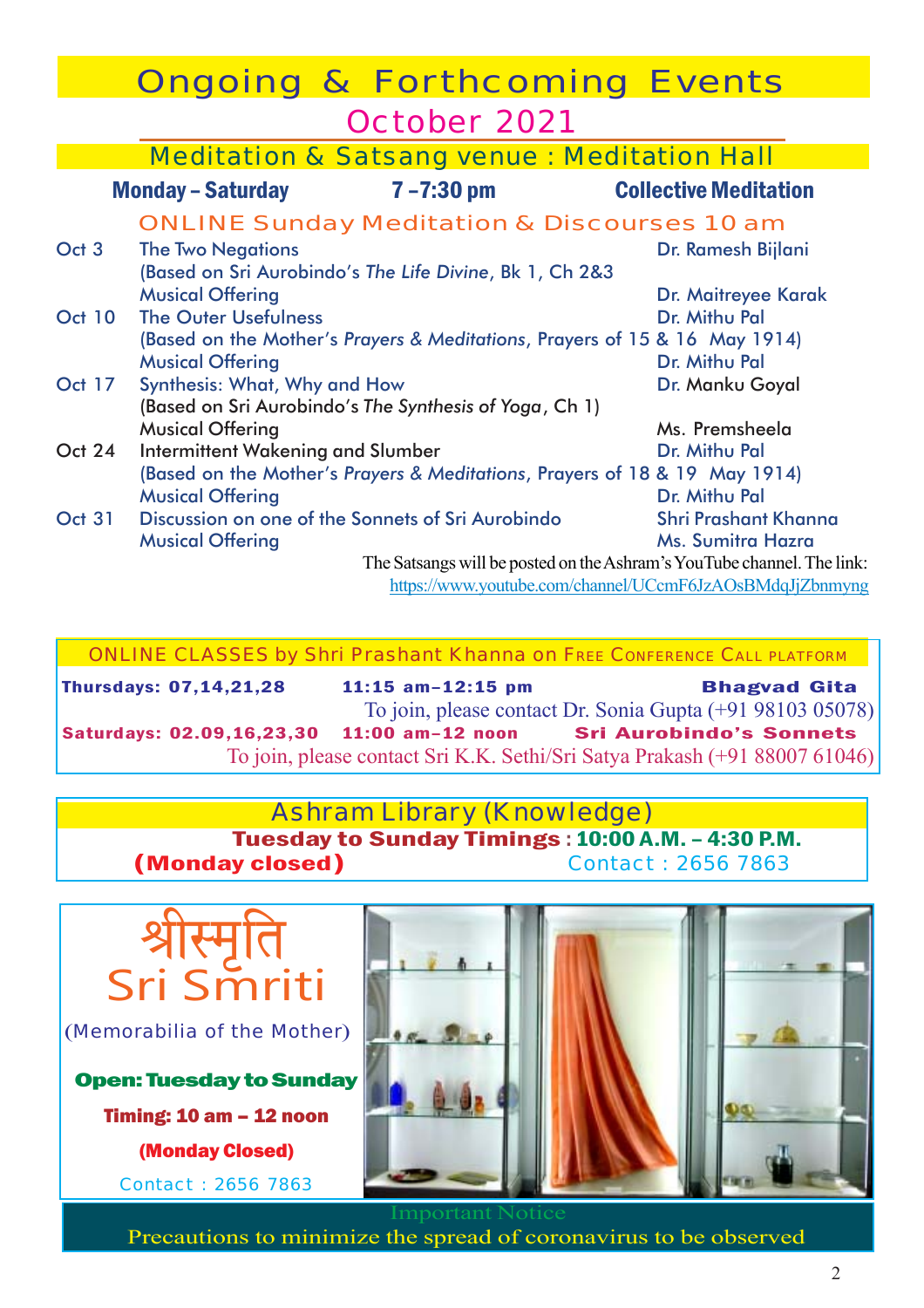| Sri Aurobindo Ashram-Delhi Branch's SOCIAL MEDIA LINKS |            |                                                         |  |  |  |
|--------------------------------------------------------|------------|---------------------------------------------------------|--|--|--|
| YouTube                                                | ÷          | https://youtube.com/sriaurobindoashramdelhibranch       |  |  |  |
| Facebook                                               |            | http://facebook.com/sriaurobindoashramdelhibranch       |  |  |  |
| Instagram                                              | ÷          | https://www.instagram.com/sriaurobindoashramdelhibranch |  |  |  |
| Twitter                                                | ÷          | https://twitter.com/saadelhibranch                      |  |  |  |
| Website                                                | ÷          | http://sriaurobindoashram.net/                          |  |  |  |
| Micro Website                                          | $\sim 200$ | http://sriaurobindoashram.net/Mirra100/                 |  |  |  |

# The Mother's Integral Health Centre Activities

Phone 011-2685 8563, Sanjeeb: 88005 52685, <tmihc2000@gmail.com>

| <b>Speciality Clinics</b> |               |                       |  |  |  |
|---------------------------|---------------|-----------------------|--|--|--|
| Tue/Thu/Sat               | 10 am-12 noon | <b>Allopathy</b>      |  |  |  |
| <b>Saturday</b>           | 11 am $-1$ pm | <b>Ayurveda</b>       |  |  |  |
| <b>Tuesday</b>            | 10 am-12 noon | <b>Counselling</b>    |  |  |  |
| <b>Thursday</b>           | 11 am-12 noon | <b>Eye specialist</b> |  |  |  |
| Mon/Wed/Fri               | 11 am $-1$ pm | <b>Homeopathy</b>     |  |  |  |

# FREE Virtual Medical Consultation with Dr. Tarun Baveja ON COVID, LIFESTYLE, PHYSICAL, OR PSYCHOLOGICAL ISSUES

Dr. Baveja, a general physician with over 30 years experience, has been working for The Mother's International School since 1996.

For appointment, pl. contact : Sanjeeb at 88005 52685; <tmihc2000@gmail.com>

#### Round-the-Year classes on the Physical Practices of Yoga

Mon/Wed/Fri 5:30–6:30 pm Ms. Deepa Bisht

Tue/Thu/Sat 6:45-7:45 am Ms. Riya Chaudhary Mon/Wed/Fri 2012 11 am–12 noon Ms. Vidya Mundhra

#### Ongoing activities venue: ONLY on SKYPE (ID: tmihc2000)

| <b>Monday</b>   | $4:00 - 4:45$ pm | <b>Vivekachoodamani</b>                                           | <b>Discourse</b> | <b>Dr. Tarun Baveja</b> |
|-----------------|------------------|-------------------------------------------------------------------|------------------|-------------------------|
| Tue/Thu         | $4:00 - 4:45$ pm | <b>Aparoksanubhuti</b>                                            | <b>Discourse</b> | <b>Dr. Tarun Baveja</b> |
| Wed/Fri         | 4:00-4:45 pm     | Tattva-Bodh                                                       | <b>Discourse</b> | <b>Dr. Tarun Baveja</b> |
| <b>Saturday</b> | $4:00 - 4:45$ pm | <b>Bhagvad Gita Sadhana</b>                                       | <b>Discourse</b> | <b>Dr. Tarun Baveja</b> |
| <b>Sunday</b>   | $4:00 - 4:45$ pm | <b>Satsang</b>                                                    | <b>Discourse</b> | <b>Dr. Tarun Baveja</b> |
|                 |                  | Contact: 044, OCOE OECO: Mo. Curat: Kohl: Zowatikohl:2@dmoil.com> |                  |                         |

Contact: 011-2685 8563; Ms. Swati Kohli <swatikohli3@gmail.com>

# Matri Kala Mandir (MKM) CLASSES

Corona Virus (COVID-19) outbreak has forced all Matri Kala Mandir classes in abeyance. Please make a status-check on the Ashram website, www.sriaurobindoashram.net.

Important Notice

Precautions to minimize the spread of coronavirus to be observed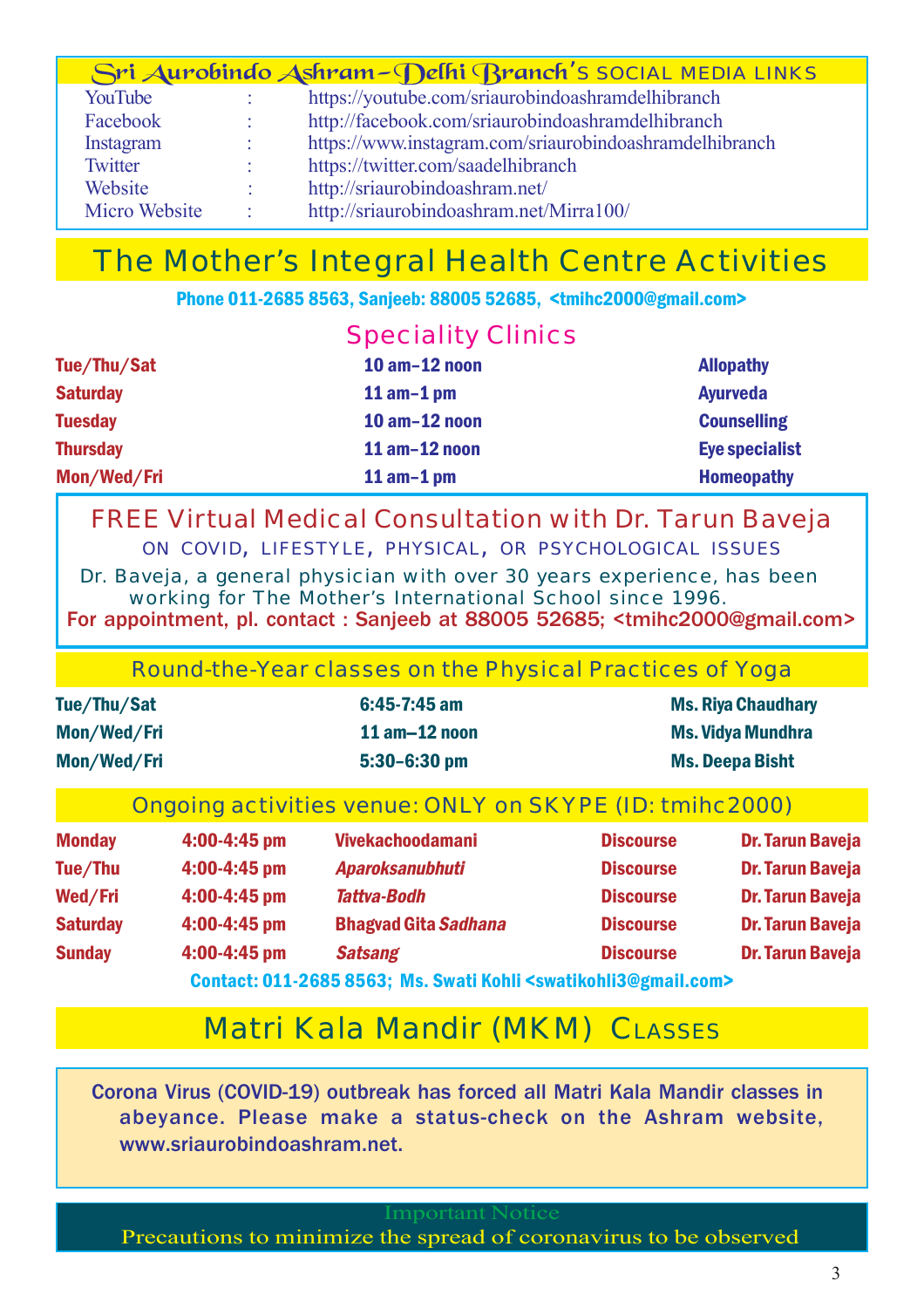# The Philosophy of the Upanishads Maya : the Principle of Phenomenal Existence (2)

The Vedanta answers this question with its usual uncompromising candour and imperturbable clearness of thought;—we cannot tell, it says, for we do not and cannot know; at least we cannot intelligibly define; and this for the simple reason that the birth of Maya, if it had any birth, took place on the other side of phenomena, before the origin of Time, Space and Causality; and is therefore not cognizable by the intellect which can only think in terms of Time, Space and Causality. A little reflection will show that the existence of Maya is necessarily involved even in the casting of the luminous shadow called Parabrahman. A thing so far removed in the dark backward and abysm before Time, a state, force or process (call it what we will) operating directly in the Absolute Who is but cannot be thought of, may be perceived as a fact, but cannot be explained or defined. We say therefore that Maya is a thing *anirdeshyam*, impossible to define, of which we cannot say that it is,—for it is Illusion,—and we cannot say that it is not,—for it is the Mother of the Universe; we can only infer that it is a something inherent in the being of Brahman and must therefore be not born but eternal, not in Time, but out of Time. So much arises from our premises; more it would be dishonest to pretend to know.

Still Maya is no mere assumption or its existence unprovable! Vedanta is prepared to prove that Maya is; prepared to show *what* it is, not ultimately but as involved in Parabrahman and manifested in the Universe; prepared to describe *how* it set about the work of Evolution, prepared to presentMaya in terms of the intellect as a perfectly possible explanation of the entire order of the Universe; prepared even to contend that it is the only explanation perfectly consistent with the nature of being and the recognized bases of scientific and philosophical truth. It is only not prepared to represent the ultimate infinite nature and origin of Maya in precise terms comprehensible to finite mind; for to attempt philosophical impossibilities constitutes an intellectual pastime in which the Vedantist is too much attached to clear thinking to indulge.

What then is Maya? It is, intellectually envisaged, a subjective necessity involved in the very nature of Parabrahman. We have seen that Parabrahman is visible to us in the form of three subjective conceptions with three corresponding objective conceptions, which are the essentialities of His being. But Parabrahman is the Brahman as envisaged by the individual self in the act of returning to its source; Brahman externalized by His own will in the form of Maya is looking at Himself with the curtains of Maya half-lifted but not yet quite thrown back. The forms of Maya have disappeared, but the essentiality stands behind the returning Self at the entrance of the porch, and it is only when he reaches the inner end of the porch that he passes utterly out of the control ofMaya. And the essentiality of Maya is to resolve Existence, Consciousness and Bliss which are really one, into three, the Unity appearing as a Trinity and the single Essentiality immediately breaking up into manifold properties or attributes. The Absolute Brahman at the inner entrance is the bright triune Parabrahman, absolute also, but cognizable; at the threshold of the porch He is Parabrahman envisaging Maya, and the next step carries Him into Maya, where Duality begins, Purusha differentiates from Prakriti, Spirit from Matter, Force from Energy, Ego from Non-Ego; and as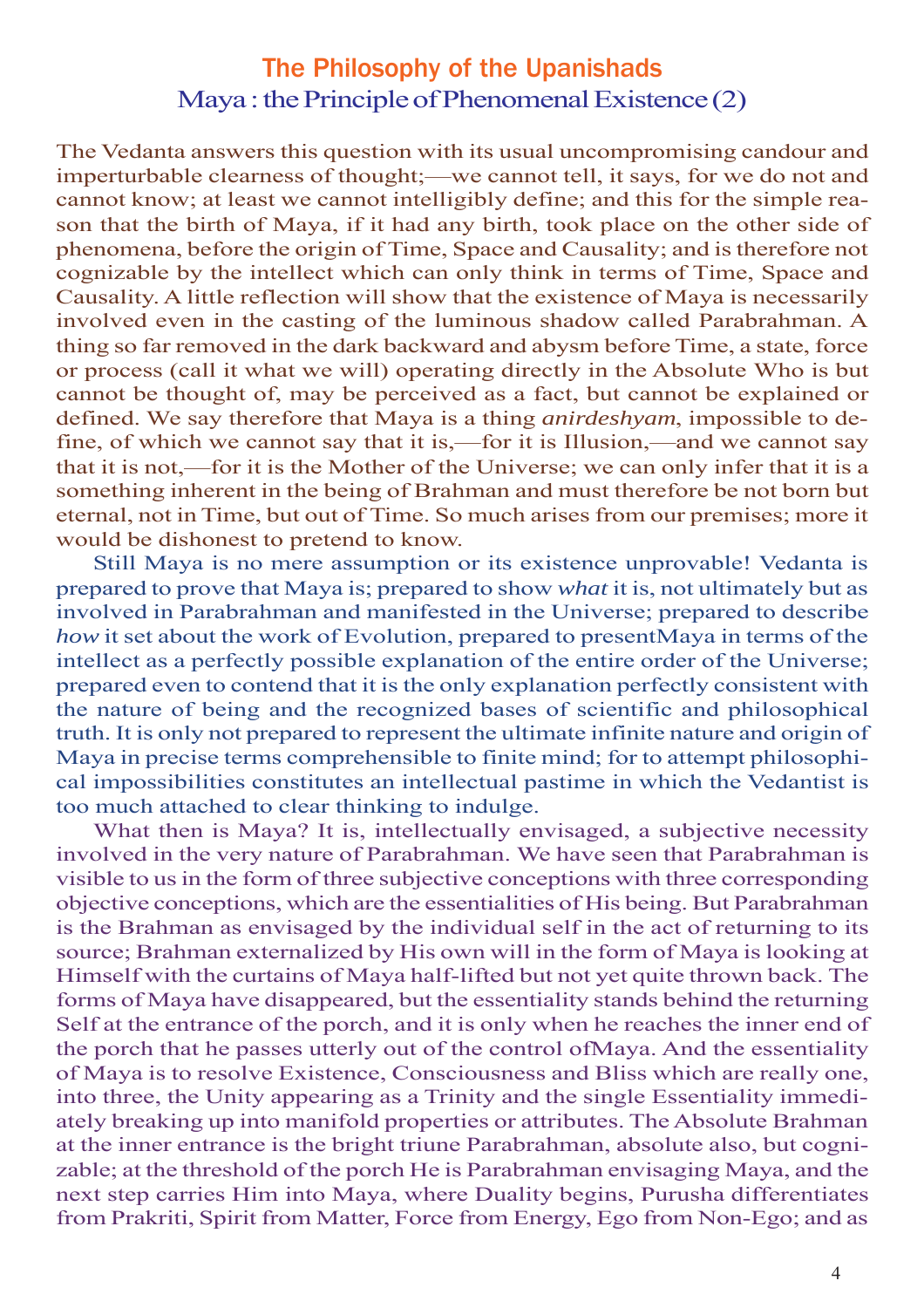the descent into phenomena deepens, single Purusha differentiates itself into multitudinous receptacles, single Prakriti into innumerable forms. This is the law of Maya.

But the first step, speaking in the terms of pure intellect, is the envisaging of the Essentiality as possessing Its three subjective and three objective properties,—Existence; Consciousness; Bliss: Truth; Knowledge; Infinity. The moment this happens, by inevitable necessity, the opposite attributes, Nothingness, Non-Sentience, Pain, present themselves as inseparable shadows of the three substances, and with them come the objective triad, Falsehood, Ignorance, Limitation; Limitation necessitates Divisibility, Divisibility necessitates Time and Space; Time and Space necessitate Causality; Causality, the source from which definite phenomena arise, necessitates Change. All the fundamental laws of Duality have sprung into being, necessitated in a moment by the appearance of Saguna Brahman, the Unqualified Infinite become Qualified. They do not really or ultimately exist, because they are inconsistent with the absolute nature of Parabrahman, for even in the sphere of phenomena we can rise to the truth that annihilation is an illusion and only form is destroyed; nothingness is an impossibility, and the Eternal cannot perish; nor can He become non-sentient in whose being sentience and non-sentience are one; nor can He feel pain who is infinite and without limitation. Yet these things, which we know cannot exist, must be conceived and therefore have phenomenally an existence and a reality in impermanence. For this is the paradox of Maya and her works that we cannot say they exist, because they are in reality impossible, and we cannot say they do not exist, because we must conceive them subjectively and, knowledge being now turned outward, envisage them objectively.

Surely this is to land ourselves in a metaphysical morass! But the key of the tangle is always in our hands;—it is to remember that Parabrahman is Himself only the aspect of the indefinable Absolutewho is beyond Science and Nescience, Existence and Non-existence, Limitation and Infinity, and His sixfold attributes are not really six but one, not really attributes of Brahman, but in their unity BrahmanHimself. It is only whenwe conceive of them as attributes that we are driven to regard Annihilation, Non-sentience and Limitation and their correspondings subjective or objective, as realities. But we are driven so to conceive them by something datelessly inherent in the infinite Will to live, in Brahman Himself. To leave for a moment the difficult language of metaphysics which on this dizzy verge of infinity, eludes and bewilders our giddy understanding and to use the trenchant symbolic style of the Upanishads, Parabrahman is the luminous shadow of the Absolute projected in Itself by Itself, and Maya is similarly the dark shadow projected by the Absolute in Parabrahman; both are real because eternal, but sheer reality is neither the light nor the darkness but the Thing in-itself which they not merely like phenomena represent, but which in an inexplicable way they are. This, then, is Maya in its subjective relation to Parabrahman.

*– Sri Aurobindo*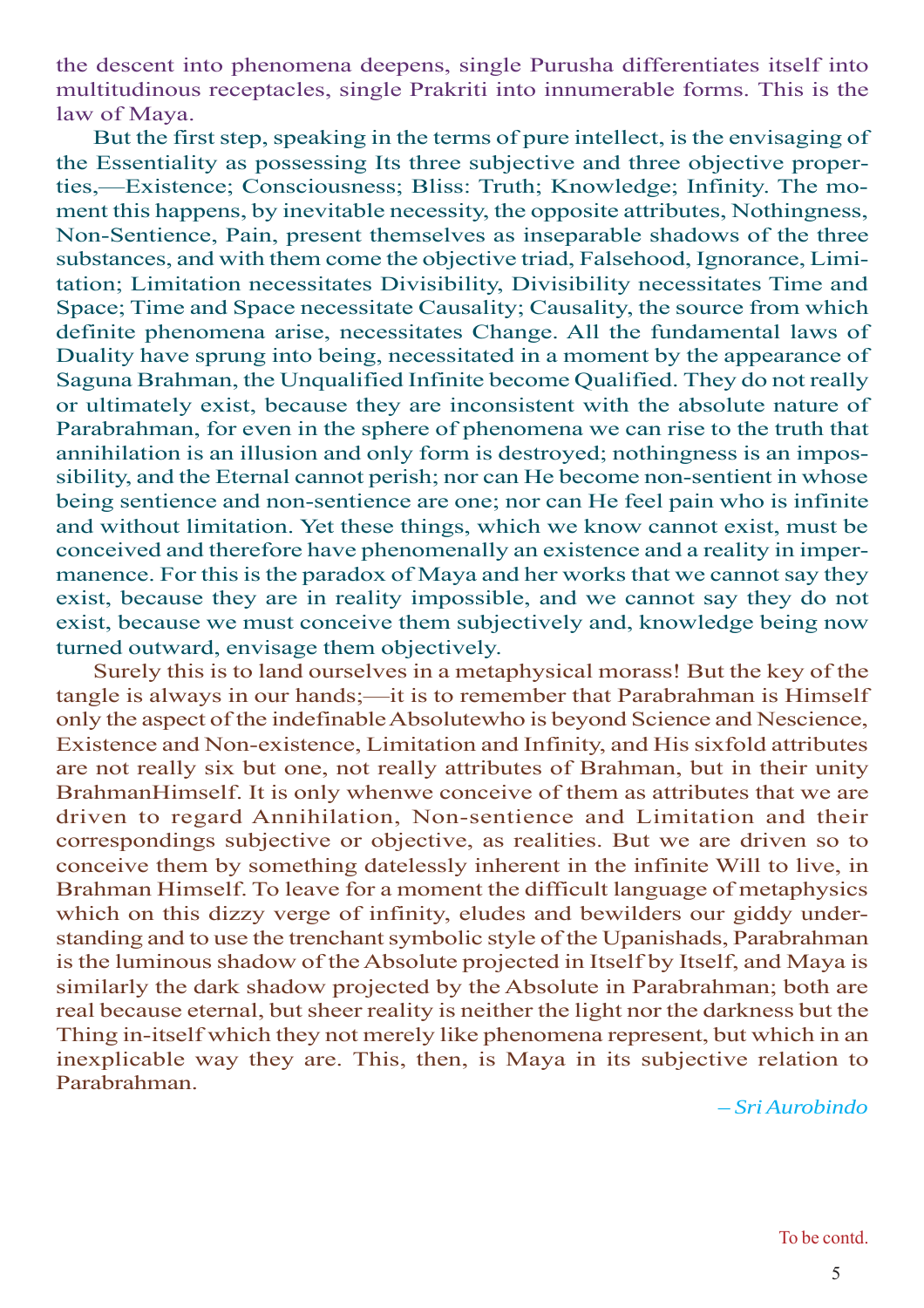# Activities during August 16 – September 15, 2021

**JANMASHTAMI, 30 AUGUST 2021:** On Janmashtmi evening, Premsheela and Minati sang a collection of Krishna Bhajans, interspersed with readings by Tara Didi from the *Bhagavdgita* and Sri Aurobindo's *Essays on the Gita*.

#### **CHACHAJI'S PUNYATITHI, 2 SEPTEMBER, 2021:** The 35th Punya tithi of Shri Surendra

Nath Jauhar (Chachaji), founder of Sri Aurobindo Ashram-Delhi Branch, was observed on 2 September 2021. The day started with an invocation for the divine Presence by Premsheela. Due to rather heavy rain, the traditional *havan* could





not be performed; instead, there was a chanting of sacred mantras. In the evening, a musical program was offered by the Ashram Choir in the Meditation Hall.

**VISION IMPROVEMENT COURSE:** The Mother's Integral Health Centre's third online course was held on September 4,5,11 & 12, 2021. A total of 19 individuals in the age group of 14 – 61 registered and participated in the course on the ZOOM



platform. The first session on Sep 4th through the medium of a PowerPoint presentation elaborated on Dr. Bates' affirmation that, contrary to general belief that focusing errors cannot be removed or improved, it is entirely feasible to improve vision through judicious regimen of routines. This session also covered an overview of the routines and exercises to induce such improvement and that benefits of the regimen may also extend to cases of dry eyes, cataract, glaucoma, etc. as a supplementary bonus.

The second session on the 4th Sep guided the participants to the actual practice of the routines. On Sep 5, practical session was repeated, and at the end of the session all were encouraged to practice the regimen during the intervening days, Sep 6-10, on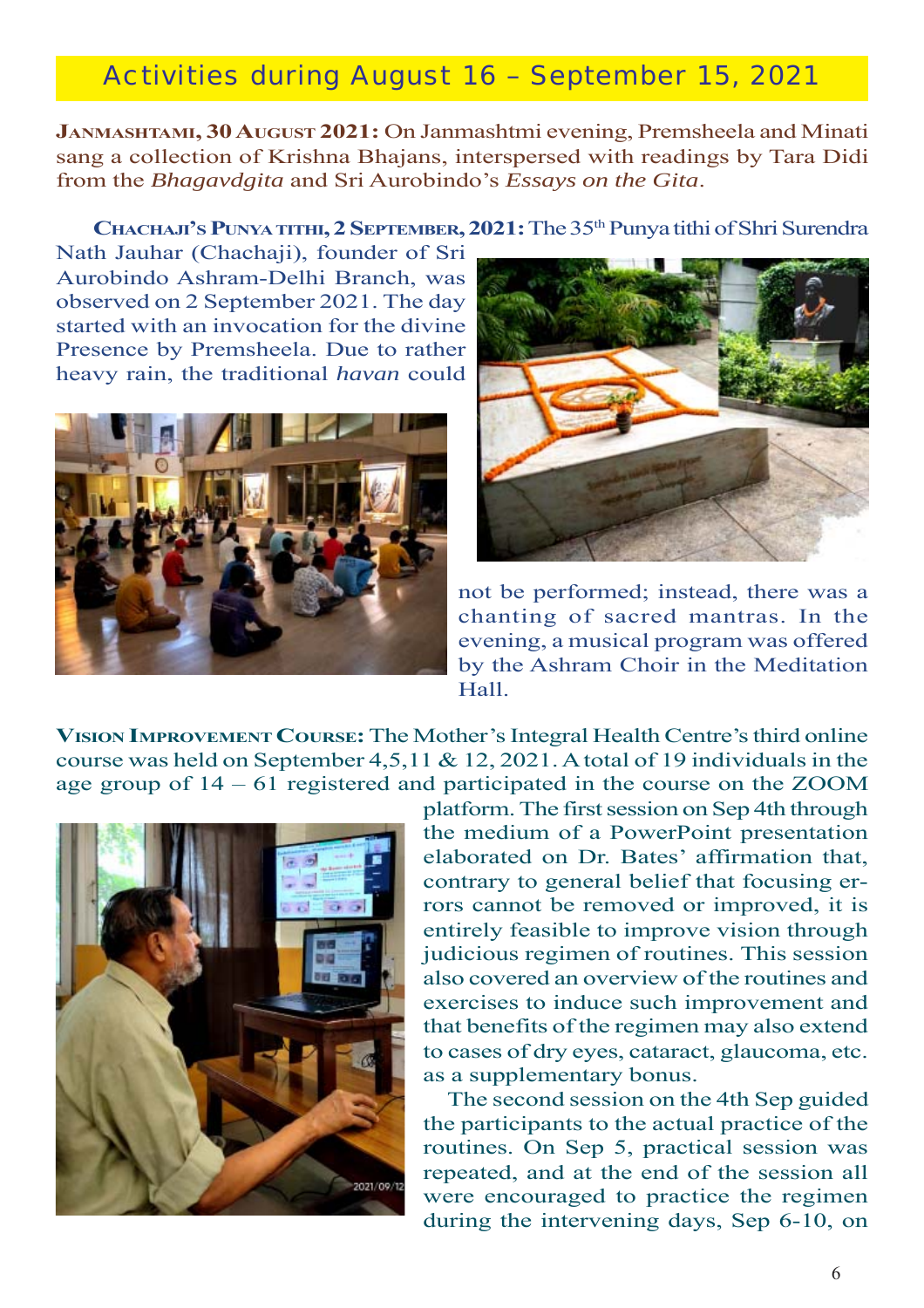their own. Sep 11 & 12 were devoted again to the practice of the regimen. Throughout the course the participants were encouraged to ask any relevant questions.

**INTEGRAL EDUCATION, YOGAAND FITNESSWORKSHOP (ONLINE) :** A 7-day Sports Workshop was conducted online between September 6–12, 2021 by Sri Aurobindo Ashram-Delhi Branch on the digital platform – Zoom for a total of 48 schools (Manipur, 2; Assam, 3; Jharkhand, 1; Karnataka, 1; Uttarakhand, 12; W. Bengal, 4; Maharashtra, 5; Odihsa, 19) with 309 teachers and 696 students participating from across the length and breadth of India. This program was made possible by a generous grant from The Boston Consulting Group (India) Pvt. Ltd. of Mumbai. The beneficiaries, most of them from rural regions of India, of the workshop included sports teachers, students and management personnel.

The workshop was designed in conformity to the teachings of Sri Aurobindo and the Mother regarding Integral Education as well as the National Education Policy 2020 by focusing attention on 'experiential learning and critical thinking'. These techniques help in reducing stress, anxiety and fear, and provide a reserve of inner peace.



The workshop was inaugurated by Tara Didi's kindling of the lamp of aspiration amid mantra chanting by the Ashram Choir. Following meditation everyday at 1:30 pm, sessions of the workshop began. On the first two days, Dr. Aparna Roy gave talks on significance of Integral Education which encompasses the totality of the being: physical, vital, mental, psychic and spiritual. On the 3rd day, Dr. Surinder Katoch expounded on the acronym 'BALANCED' (Brahmacharya, Acceptance,

Lifestyle, *Aahar* [diet], *Nidra* [sleep], Commitment with sincerity, Endurance and Discipline) in Ayurveda. On day four, Ms. Puneeta Puri expounded on the art of Integral Well-Being by nurturing positive thoughts and developing the art of expression through expressing right things at the right place and time and how sports, dance, singing and other art forms are of help in better expression and healing emotional hurts. On the  $5<sup>th</sup>$  day, Dr. Ramesh Bijlani helped in evaluating one's integral being through



questionnaire which included things such as physical activities, diet, smoking & drinking tendencies, sleep, screen time, mental stress and spiritual inclination.

All game sessions began with warm-up exercises at 3 pm. Mr. Hira Das, the sports coach of the Ashram, and a team of 12 volunteers demonstrated the activities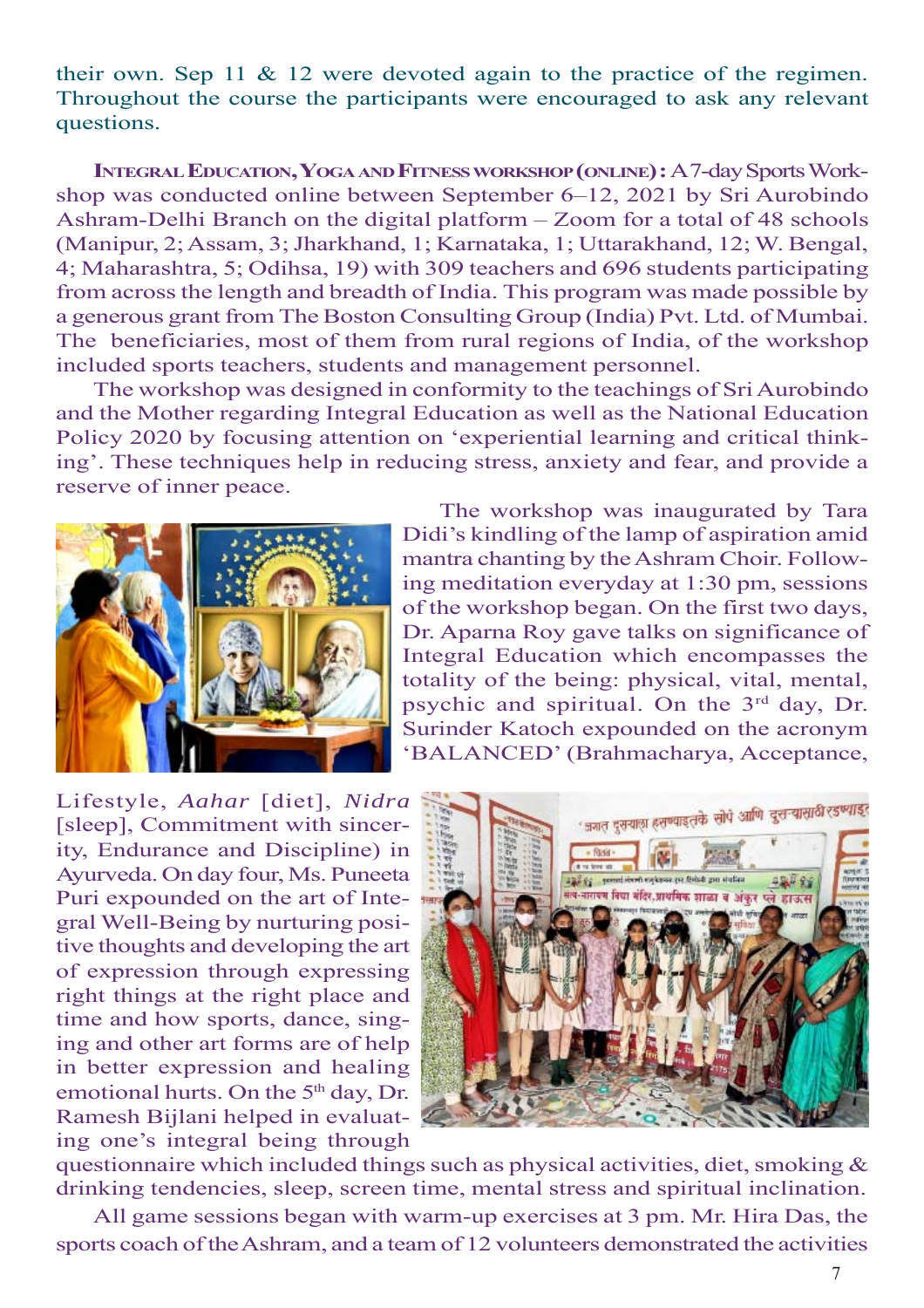

over ZOOM and participants from schools followed the activities designed to invigorate and enhance agility, concentration and cardiovascular efficiency. Various games with accompaniment of rhythmic music created vibrations of true exhilaration and enthusiasm. The games were organized in such a way that the players played for the sake of enjoyment, involvement & socialization, and not merely for the sake of the general win-lose attitudes. At the end teachers informed Tara Didi that what they had learned in the workshop will become valuable teahingaids for them in their teaching process. Mr. Baren Roul, coordinator, exchanged good wishes with the participants at the end of the workshop.

All in all, the workshop was a huge success. Free sports materials worth Rs.20,000/- were sent via courier to each school beforehand so as to enable them to play per instructions of the Sports Coach live on Zoom.

#### **NEW YOUTUBE POSTINGS** : 16 August to 15 September, 2021

| <b>Title</b>                                                       | Link                      |
|--------------------------------------------------------------------|---------------------------|
| Kaahe re! bn khojan jaayee   Devi Karunamayee                      | https://www.youtube.com/w |
| Savitri by Sri Aurobindo: Book I Canto IV Section VI               | https://www.youtube.com/v |
| Dhanya Su Dhanyam by Devi Karunamayee                              | https://www.youtube.com/w |
| Integral Education: An Introduction by Dr. Ramesh Bijlani          | https://www.youtube.com/w |
| श्रीअरविंद का पूर्ण योग ।। डा० रमेश बिजलानी                        | https://www.youtube.com/w |
| Homage to Sri Aurobindo                                            | https://www.youtube.com/w |
| The Relevance of Sri Aurobindo for the Young – Dr. Ramesh Bijlani  | https://www.youtube.com/w |
| Aj <i>ab Tera Qaanoon -</i> Sufi Ghazal by Devi Karunamayee        | https://www.youtube.com/v |
| Sri Aurobindo as a Devotee – Dr. Ramesh Bijlani                    | https://www.youtube.com/w |
| श्रीअरविंद रचना कर्म भाग १।। डा० सुरेश चन्द्र त्यागी               | https://www.youtube.com/w |
| Overcoming Mental Innertia(Based on Mother's prayer)–Dr. Mithu Pal | https://www.youtube.com/w |
| Doorat sudoorat janani tvametaa by Devi Karunamayee                | https://www.youtube.com/w |
| Savitri by Sri Aurobindo: Book I Canto IV Section VII              | https://www.youtube.com/w |
| श्रीअरविंद का <b>राष्टÜ</b> र्दितना। डा० अनिल बाजपेयी              | https://www.youtube.com/w |
|                                                                    |                           |

ps://www.youtube.com/watch?v=SaA\_rt1F5go ps://www.youtube.com/watch?v=ZUPk-zo4Yyc ps://www.youtube.com/watch?v=kCT8CPRNRRM ps://www.youtube.com/watch?v=3cHbG6F5JIk ps://www.youtube.com/watch?v=r7UfG8nZAN4 ps://www.youtube.com/watch?v=eSnA3FfaoNo https://www.youtube.com/watch?v=xo21z1wWe5I ps://www.youtube.com/watch?v=1vcU3fWoOrk ps://www.youtube.com/watch?v=1CwjUYkHhfA https://www.youtube.com/watch?v=RKXy29OyNoQ ps://www.youtube.com/watch?v=OovkIvZdhVk ps://www.youtube.com/watch?v=2N9o8ob4kXg  $ps://www.youtube.com/watch?v=2LqE1zzh5$  U ps://www.youtube.com/watch?v=RhU7Xl\_qPOc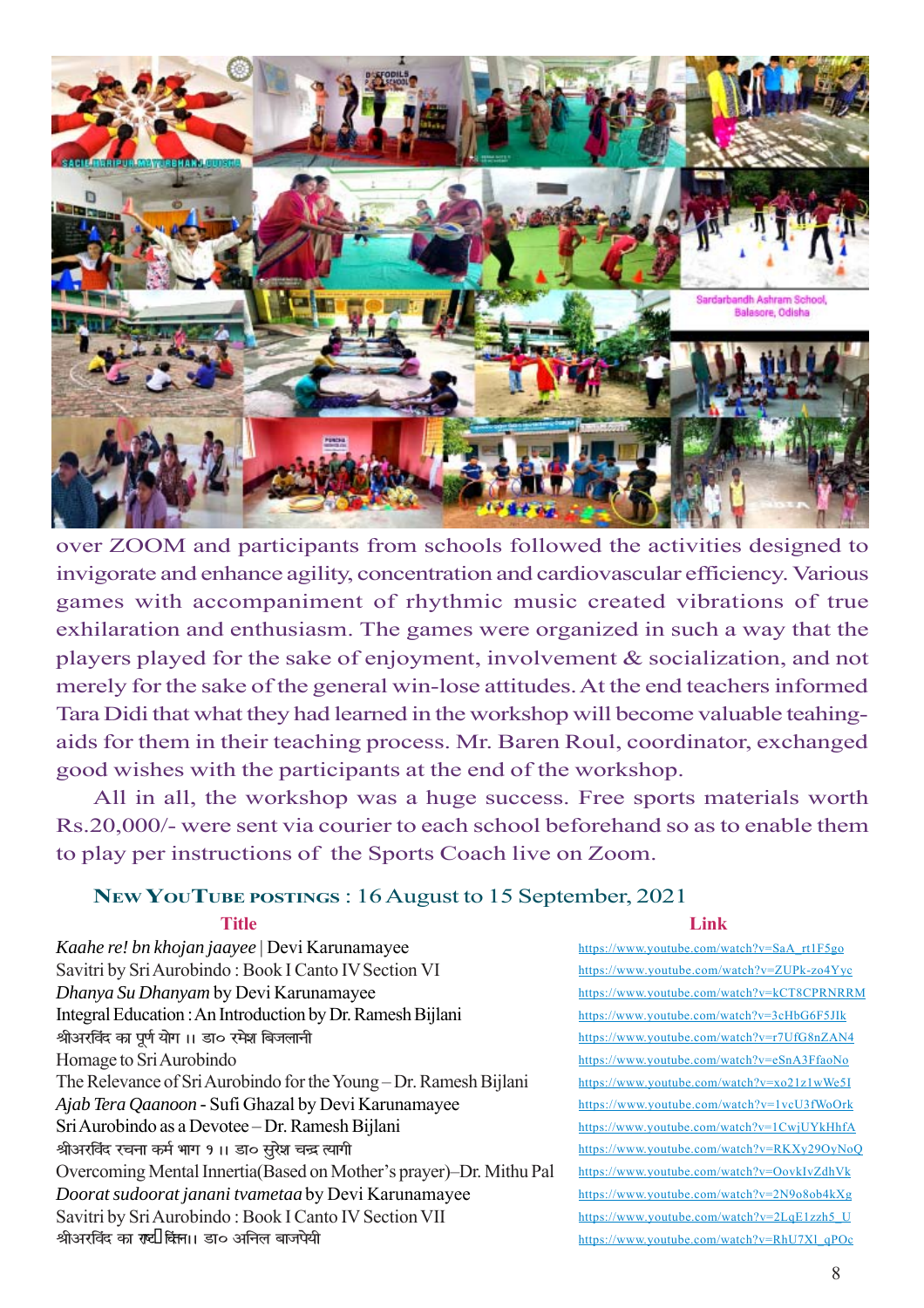## SRI AUROBINDO AND INDIA'S INDEPENDENCE

# SHALL INDIA BE FREE ? (3)

We are arguing the impossibility of a healthy national development under foreign rule, — except by reaction against that rule. The foreign domination natu-

rally interferes with and obstructs the functioning of the native organs of development. It is therefore in itself an unnatural and unhealthy condition, a wound, a disease, which must result, unless arrested, in the mortification and rotting to death of the indigenous body politic. If a nation were an artificial product which could be made, then it might be possible for one nation to make another. But a nation cannot be made, — it is an organism which grows under the stress of a principle of life within. We speak indeed of nation-building and of the makers of a nation, but these are only convenient metaphors. The nation-builder, Cavour or Bismarck, is merely the incarnation of a national force which has found its hour and its opportunity, of an inner will which has awakened under the stress of shaping circumstances. A nation is, indeed, the outward expression of a community of sentiment, whether it be the sentiment of a common blood or the sentiment of a common religion or the sentiment of a common interest or any or all of these sentiments combined. Once this sentiment grows



strong enough to develop into a will towards unity and to conquer obstacles and make full use of favouring circumstances, the development of the nation becomes inevitable and there is no power which can ultimately triumph against it. But the process, however rapid it may be, is one of growth and not of manufacture. The first impulse of the developing nation is to provide itself with a centre, a means of self-expression and united action, a chief organ or national nervecentre with subsidiary organs acting under and in harmony with it. If the need of self-protection is its first overpowering need, the organization may be military or semi-military under a single chief or a warlike ruling class; if the pressure from outside is not overpowering or the need of internal development strongly felt, it may take the shape of some form of partial or complete self-government. In either case the community becomes a nation or organic State.

What, then, is the place of foreign rule in such an organic development? The invasion of the body politic by a foreign element must result either in the merging of the alien into the indigenous nationality or in his superimposition on the latter in a precarious position which can only be maintained by coercion or by hypnotizing the subject people into passivity. If the alien and the native-born population are akin in blood and in religion, the fusion will be easy. Even if they are not, yet if the former settles down in the conquered country and makes it his motherland, community of interests will in the end inevitably bring about union.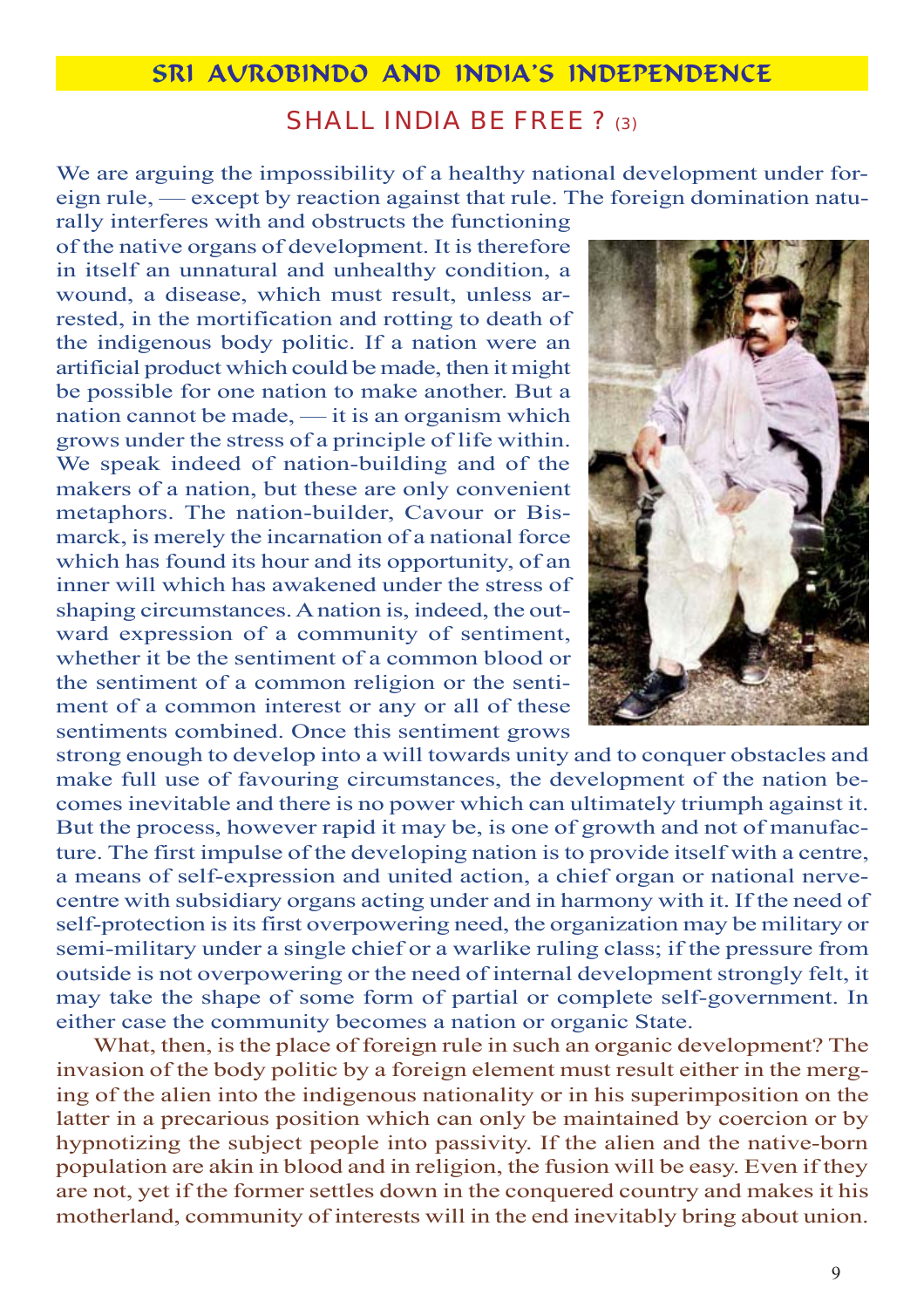The foreigners become sons of the country by adoption and the sentiment of a common motherland is always a sufficient substitute for the sentiment of a common race-origin. The difficulty of religion may be solved by the conversion of the foreigner to the religion of the people he has conquered, as happened with the ancient invaders of India, or by the conversion of the conquered people to the religion of their rulers, as happened in Persia and other countries conquered by the Arabs. Even if no such general change of creed can be effected, yet the two religions may become habituated to each other and mutually tolerant, or the sentiment of a common interest and a common sonhood of one motherland may overcome the consciousness of religious differences. In all these contingencies there is a fusion, complete or partial; and the nation, though it may be profoundly affected for good or evil, need not be disorganized or lose the power of development. India under Mahomedan rule, though greatly disturbed and thrown into continual ferment and revolution, did not lose its power of organic readjustment and development. Even the final anarchy which preceded the British domination, was not a process of disorganization but an acute crisis, — the attempt of Nature to effect an organic readjustment in the body politic.

Unfortunately the crisis was complicated by the presence and final domination of a foreign body, foreign in blood, foreign in religion, foreign in interest. This body remains superimposed on the native-born population without any roots in the soil. Its presence, so long as it is neither merged in the nation nor dislodged, must make for the disorganization and decay of the subject people. It is possible for a foreign body differing in blood, religion and interest, to amalgamate with the native organism but only on one of two conditions; either the foreign body must cut itself off from its origin and take up its home in the conquered country, — a course which is obviously impossible in the present problem, — or it must assimilate the subject State into the paramount State by the removal of all differences, inequalities, and conflicting interests. We shall point out the insuperable difficulties in the way of any such arrangement which will at once preserve British supremacy and give a free scope to Indian national development. At present there is no likelihood of the intruding force submitting easily to the immense sacrifices which such an assimilation would involve. Yet if no such assimilation takes place, the position of the British bureaucracy in India in no way differs from the position of the Turkish despotism as it existed with regard to the Christian populations of the Balkans previous to their independence or of the Austrians in Lombardy before the Italian Revolution. It is a position which endangers, demoralizes and eventually weakens the ruling nation as Austria and Turkey were demoralized and weakened, and which disorganizes and degrades the subject people. A very brief consideration of the effects of British rule in India will carry this truth home.

Bande Mataram April 30, 1907 – *Sri Aurobindo*